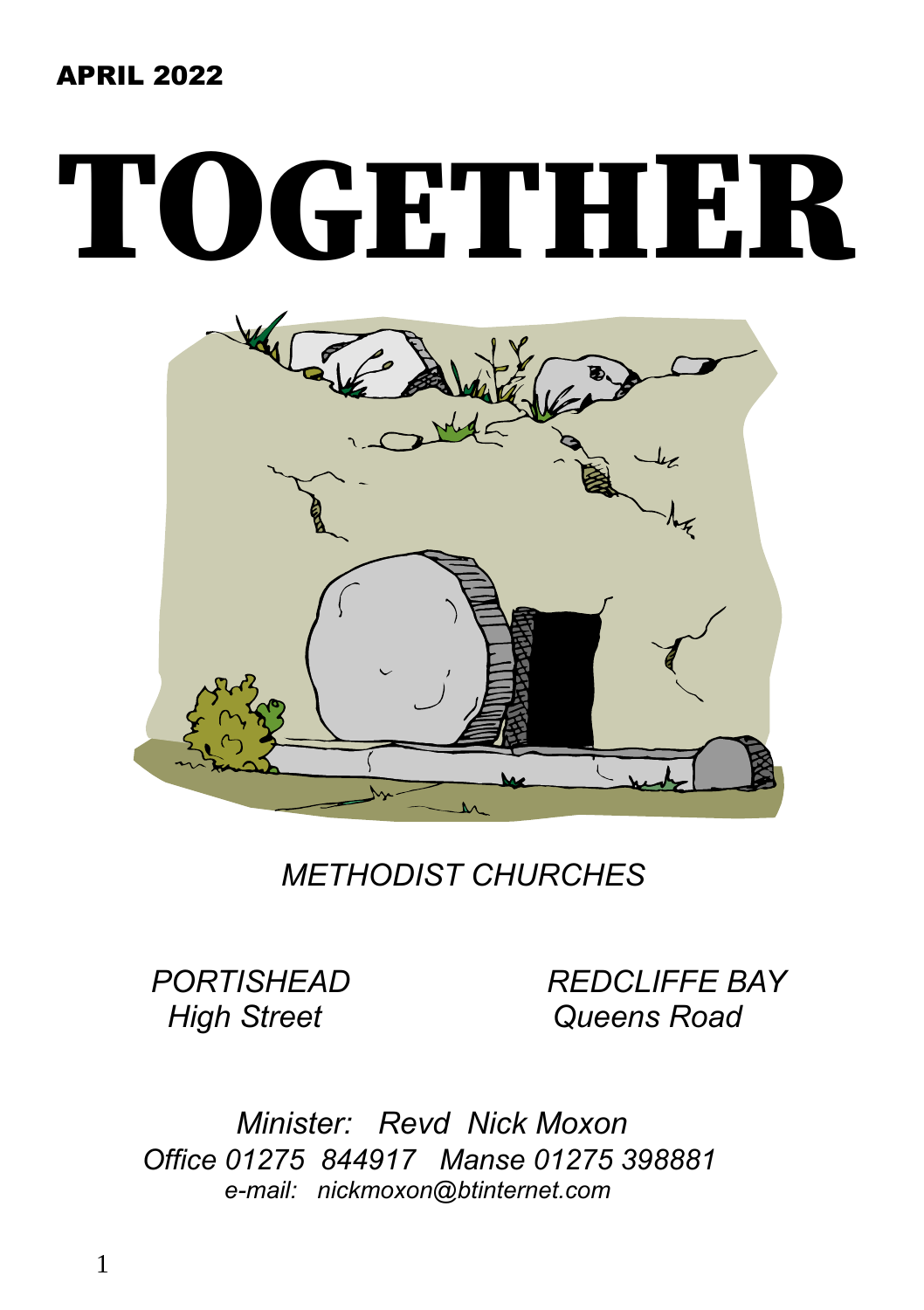# From Rev Nick Moxon

This week I led collective worship with the children and staff at both St Peter's school and Trinity. Unfortunately we continue to share worship on the computer because of COVID. However we do what we can. During lent we are looking at single words and exploring what it might mean for us as followers of Jesus. So this week we looked at 'Silence'.

In my preparation I came across John Cage, an American composer who died in 1992. One of his most famous compositions was called '4 minutes 33 seconds' which he first performed in 1952. What was unusual about it was that it was 4' 33" of complete silence. When Cage performed it he sat down at the piano, placed a score on the stand, set a stopwatch, closed the lid – and sat quietly for 33 seconds. Briefly opening then reshutting the lid, he re-set the stopwatch and sat for two minutes 40 seconds, occasionally turning the score's pages. At the end of his performance some people were amused and thought it was a practical joke, others were outraged. The purpose of the piece, cage said, was for people to stop and listen to the sounds around them.

So this week with children aged between 5-11 we sat and 'listened' to part of John Cage's piece. We sat - in silence - and listened. In preparation I said that in silence we can hear many things including the voice of God. I talked about the story of Elijah who encountered God in the stillness.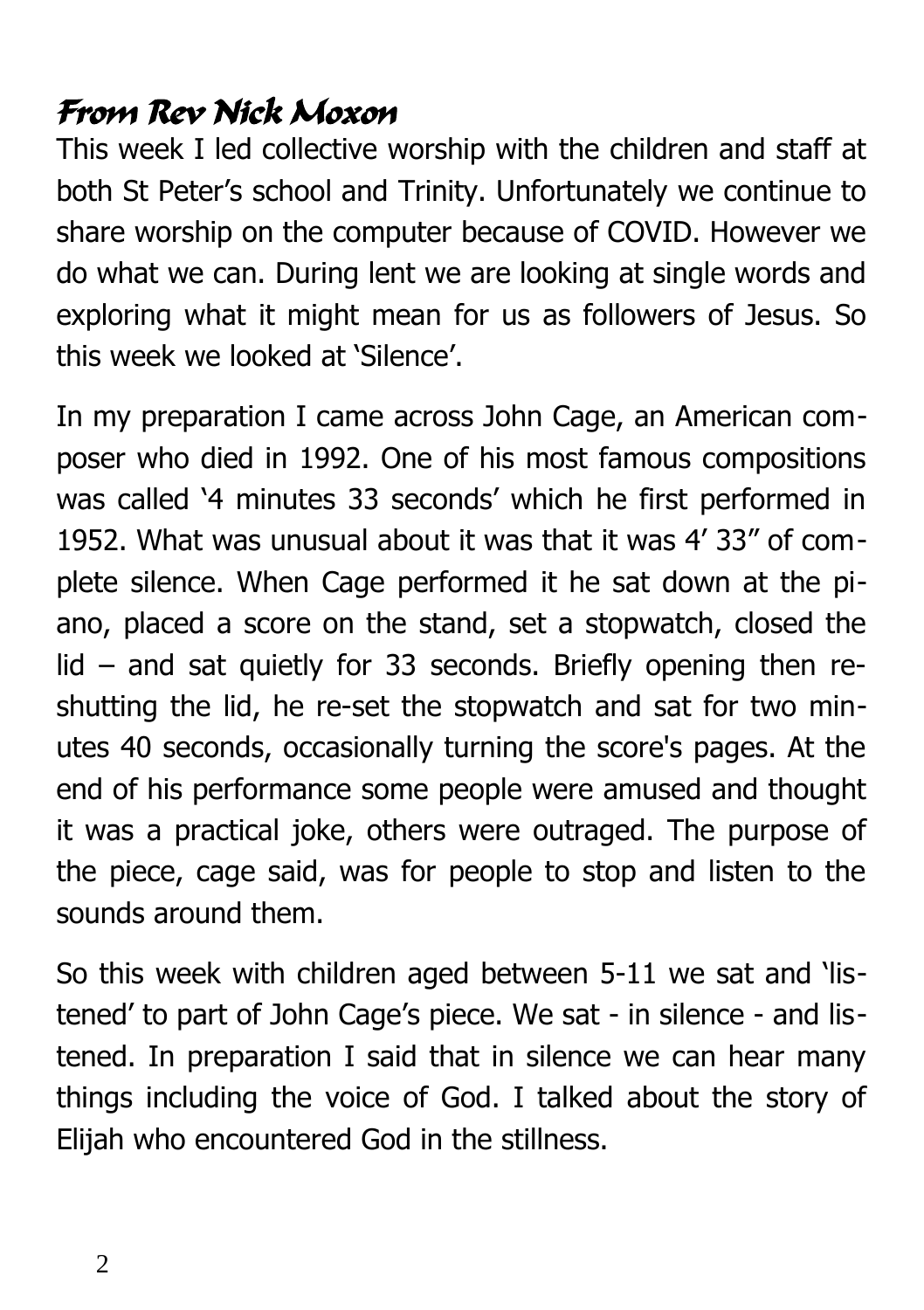In the busy-ness of our world and in our lives where is your stillness and silence? Where and when are those times when you stop to hear the small, still voice of God?

Why not stop and 'listen' to John Cage's unique piece sometime soon and note what you hear.

# Nick

 Sunday Services in Church are at 10.00 am at Portishead and 10.30 am at Redcliffe Bay. Pre booking is not required. Other events are listed in the Calendar.

Covid 19 precautions are being maintained.

You will see in the middle of this magazine worship material that you can use at home throughout the month. If you are unable to attend church please know that the readings, prayers and hymns will be used during the time.

You are also in our prayers.

# CHURCH CALENDAR

# **April 2022**

2nd Saturday 10.30 am Book Club (Portishead) 7.30 pm ZA Concert (Portishead) 3rd Sunday 10.00 am Morning Service (Portishead) Rev Nick Moxon 10.30 am Morning Service (Redcliffe Bay) Mr Martin Buckley 4th Monday 9.30 – 11.30 am Little Stars (Redcliffe Bay) 6 th Wednesday 10.00 – 11.00 am Prayer Meeting (Portishead) 7.30 pm Wednesday Focus (Redcliffe Bay) 7.30 -9.00 pm Lent Study Group (on Zoom)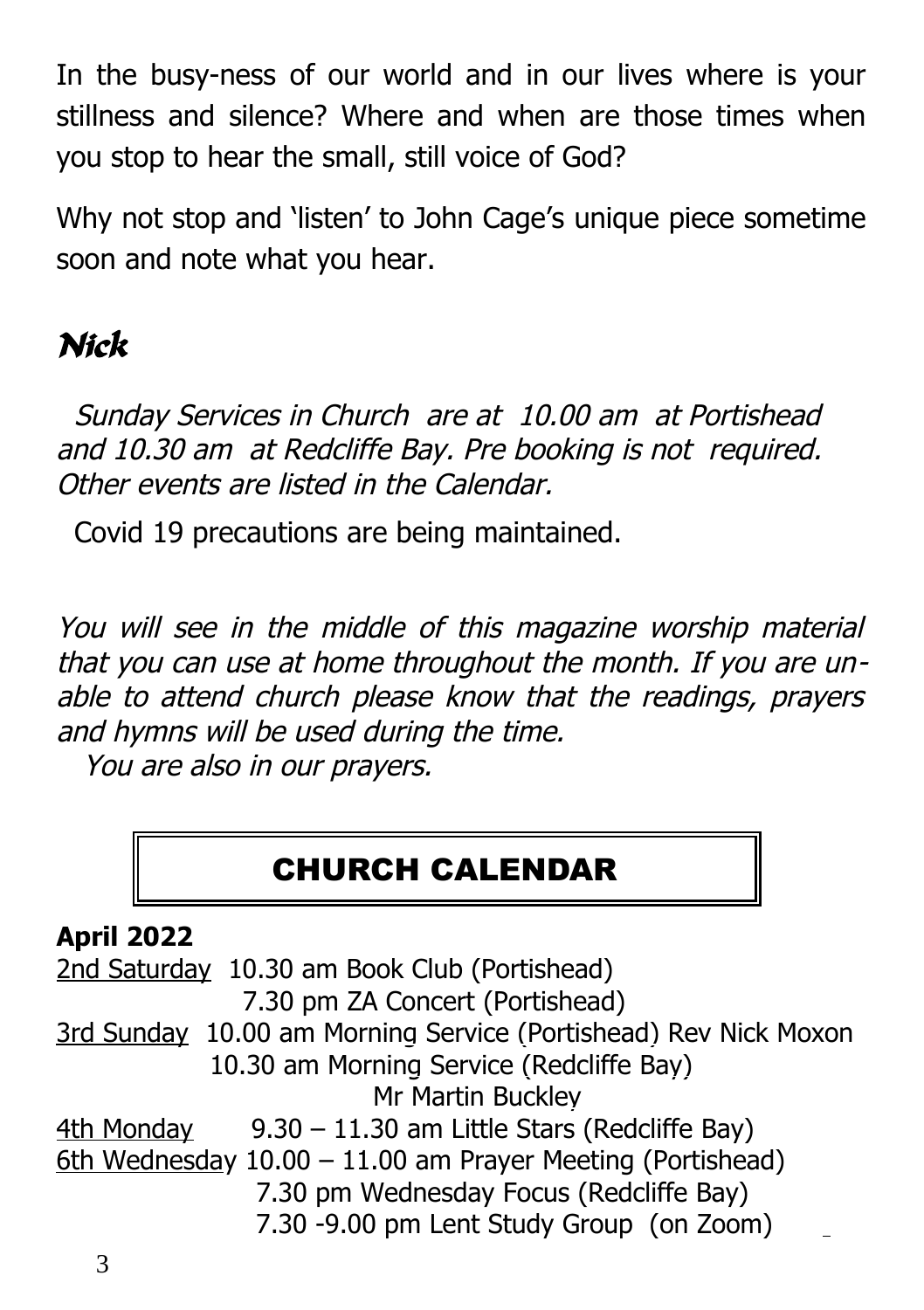7th Thursday 10.00 – 11.30 am Baycon Butties (Redcliffe Bay) 10.30 - noon Lent Study Group (Portishead) 9th Saturday 9.30 am Working Party (Redcliffe Bay) 10-00 till noon. Coffee Morning in the Beacon Hub 10th Sunday PALM SUNDAY 10.00 am Morning Service (Portishead) Mrs Jane Mason 10.30 am Morning Service (Redcliffe Bay) Rev Nick Moxon 11th Monday 9.30 – 11.30 am Little Stars (Redcliffe Bay) 12th Tuesday 10.00 am Holy Communion(Redcliffe Bay) Rev Nick Moxon 10. 30 -noon Coffee and Chat (Redcliffe Bay) 13th Wednesday 10.00 – 11.00 am Prayer Meeting (Portishead) 7.30 -9.00 pm Lent Study Group (on Zoom) 14th Thursday 10.30 - noon Lent Study Group (Portishead) 7.30 pm Joint Holy Communion (at Redcliffe Bay) Rev Nick Moxon 15th Friday 9.30 am Good Friday Reflection ( Redcliffe Bay) Rev Nick Moxon 10.00 am Good Friday Reflection (Portishead) 11.00 am Walk of Witness from St Peter's Church 17th Sunday **EASTER SUNDAY**  6.10 am Sunrise Service at Battery Point 10.00 am All Age Worship and Holy Communion (Portishead) Rev Nick Moxon 10.30 am Holy Communion (Redcliffe Bay) Rev David Harris 20th Wednesday 10.00 – 11.00 am Prayer Meeting (Portishead) 24th Sunday 10.00 am Morning Service (Portishead) Rev Nick Moxon 10.30 am Morning Service (Redcliffe Bay) Rev Michael Pullan 25th Monday 9.30 – 11.30 am Little Stars (Redcliffe Bay) 27th Wednesday 10.00 – 11.00 am Prayer Meeting (Portishead) 8.00 pm Bible Study – on-line.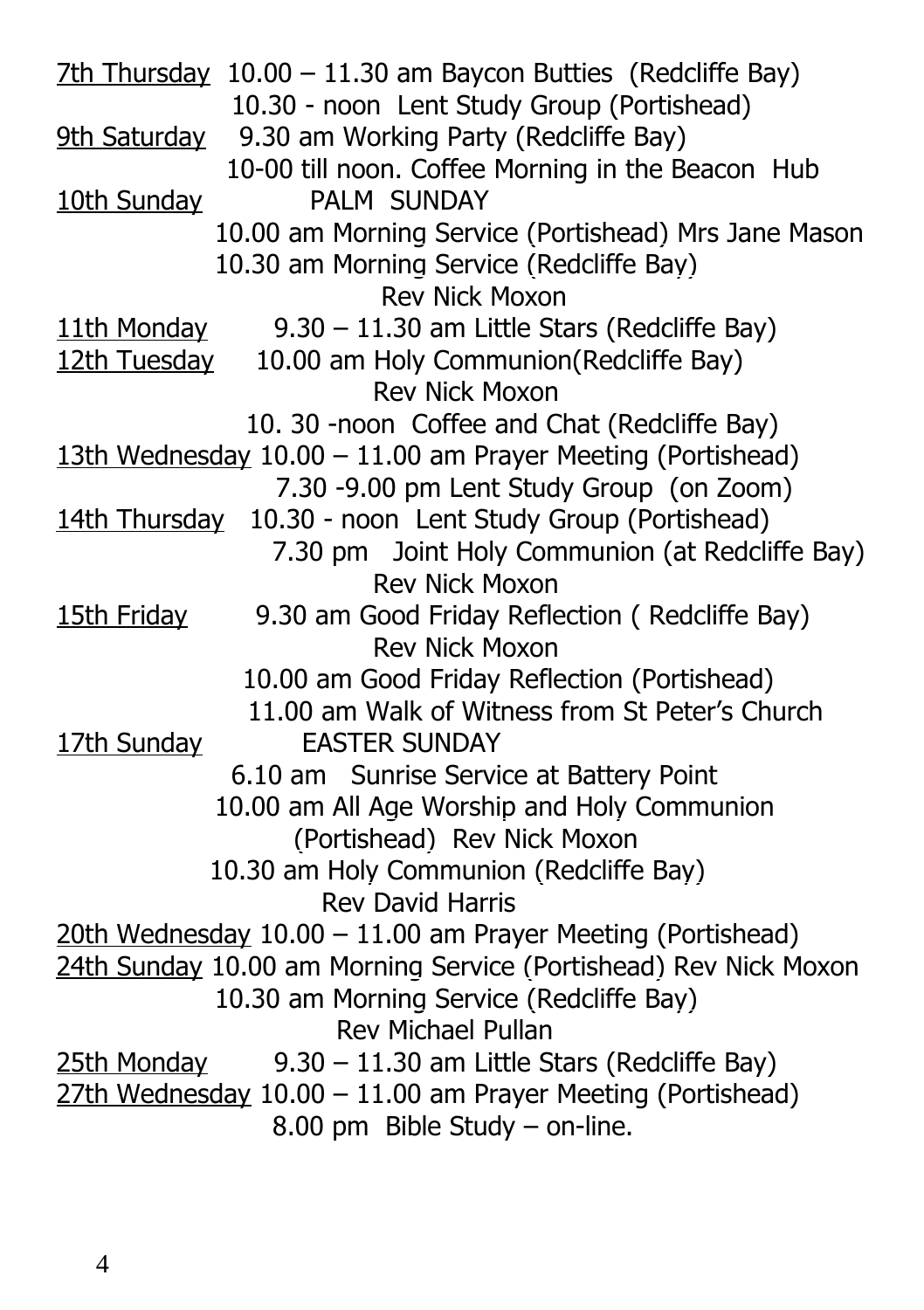# GENERAL NEWS

# ZA CONCERT



 The Long Ashton Orchestra presents an evening of music by Rossini, Webber and Beethoven Conductor: Dimitri Chrysostomon, Leader: Oliver Humpage, Clarinet Soloist: Laura Sweeting, Saturday 2nd April South Africa at 7.30 pm. Free entry, but retiring collection in aid of the Za Foundation.

# EASTER SERVICES

Palm Sunday - 10th April

 Maundy Thursday 14th Joint Holy Communion at Redcliffe Bay 7.30 pm

Good Friday 15th Reflections Redcliffe Bay

9.30 am and Portishead 10.00 am

 Walk of Witness\* 11.00 am from St Peter's



 Easter Day Sunrise Service\* at Battery Point 6.10 am All Age Worship and Holy Communion (Portishead) 10.00 am Holy Communion (Redcliffe Bay) 10.30 am \* Churches Together in Portishead Event

### FROM THE METHODIST PEACE FELLOWSHIP

To the People called Methodist,

The invasion of Ukraine calls us to step up. As people that want to promote peace as a way of life, we cannot ignore events between Russia and Ukraine. The invasion of a country, the suppression of its people and the annihilation of its culture is contrary to the Gospel imperative for all to have 'life in all its fullness'. We may feel helpless and powerless but we need to find ways to counter the narrative of aggression and to support by prayer and practical action the people of Ukraine. We cannot sit back, we need to step up. The invasion of Ukraine also calls us to step back. As people who see peace not simply as absence of war, but as the shalom of struggle within all human relationships, we need to be mindful of the bigger picture.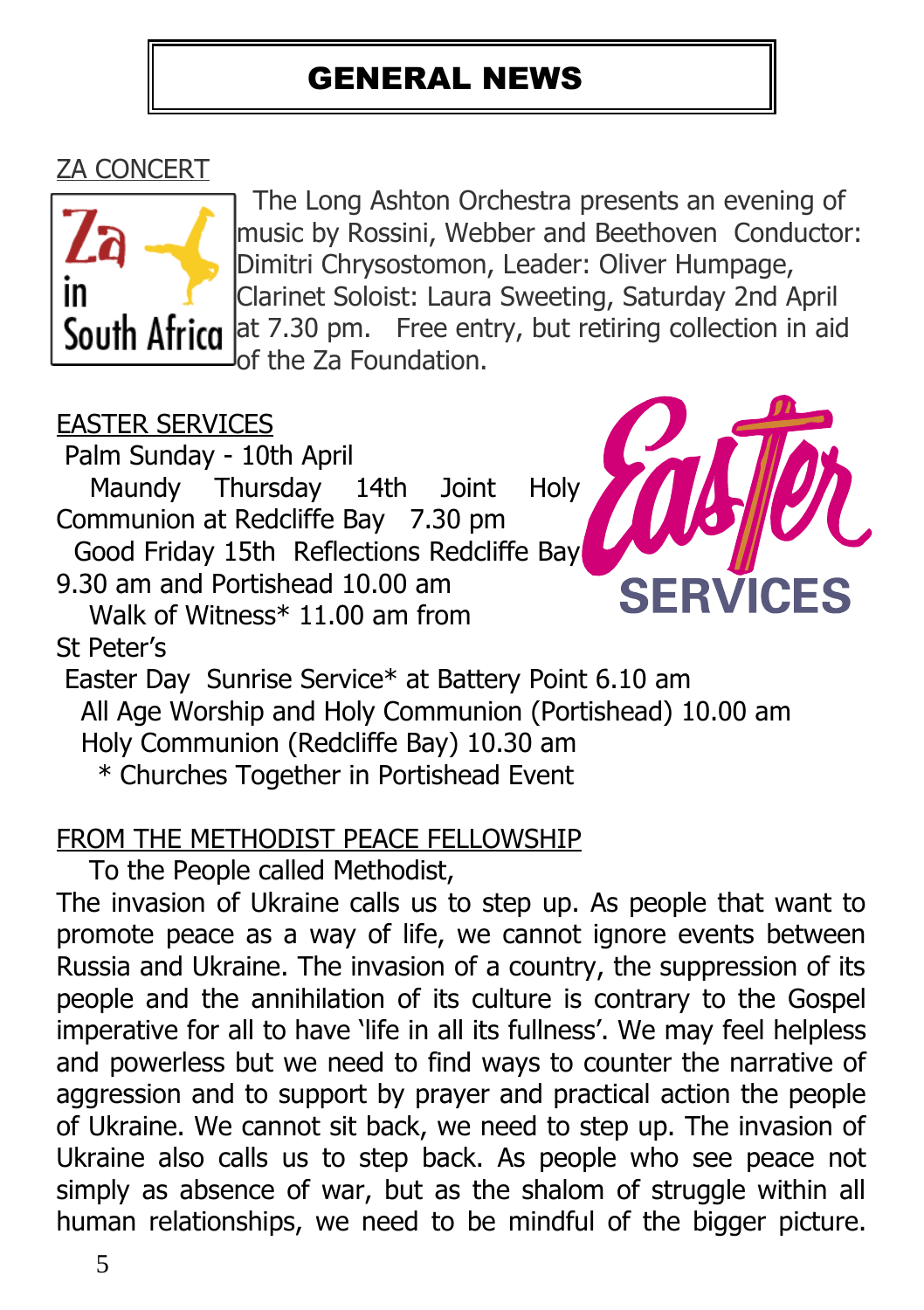Offering hospitality to Ukrainian refugees is paramount, but we must not forget the needs and stories of other refugees from other countries. Whilst we want to support Ukrainians at this particular time we need to be alert to any tendency to privilege White Europeans when we offer hospitality. Compassion is always unconditional never selective. The invasion of Ukraine calls us to step forward. We are surrounded by rhetoric, so we need to strive for truth. We need to be careful that we are not simply inhabiting the echo chamber of our own prejudices. Situations like this are complex and nuanced. We need to be mindful of hatred at every turn, not least towards the people of Russia. Whilst we are criticising oppressive and aggressive actions, we must not demonise a whole nation because of the actions of a despot. We must always step forward to challenge vitriol, even when it is directed to people whom the conflict styles as 'enemies' The Methodist Peace Fellowship is calling all Methodists, all people of faith, all humanity to take steps of prophetic action in the face of the current invasion of Ukraine. We are compelled to step up, to step back and to step forward, with courage, insight and wisdom, mindful that all are loved equally in the light of God's love.

 Yours Sincerely Barbara Glasson President The Methodist Peace Fellowship www.mpf.org.uk

 Join us for prayers for Ukraine on zoom on Friday evenings at 7.30 pm: registration details at

| <b>MUSEUM</b>                           |
|-----------------------------------------|
| <b>CAFE</b>                             |
| <b>CHAPEL</b>                           |
| <b>MEETING</b><br><b>ROOMS</b>          |
| <b>WELCOME</b>                          |
| <b>JOHN WESLEY'S</b><br><b>NEW ROOM</b> |

www.for.org.uk/ukraine

#### EVENTS AT JOHN WESLEY'S NEW ROOM IN BROADMEAD.

 Join us on an Easter tour of 4 Charles Street this April. Explore the home of one of the world's most famous hymnwriters. Enjoy Easter hymns, Spring floral displays and discover how Lent, Easter and the season of Spring were marked in the 18th century. Finish with an Easter biscuit and a sing-along in the family music room.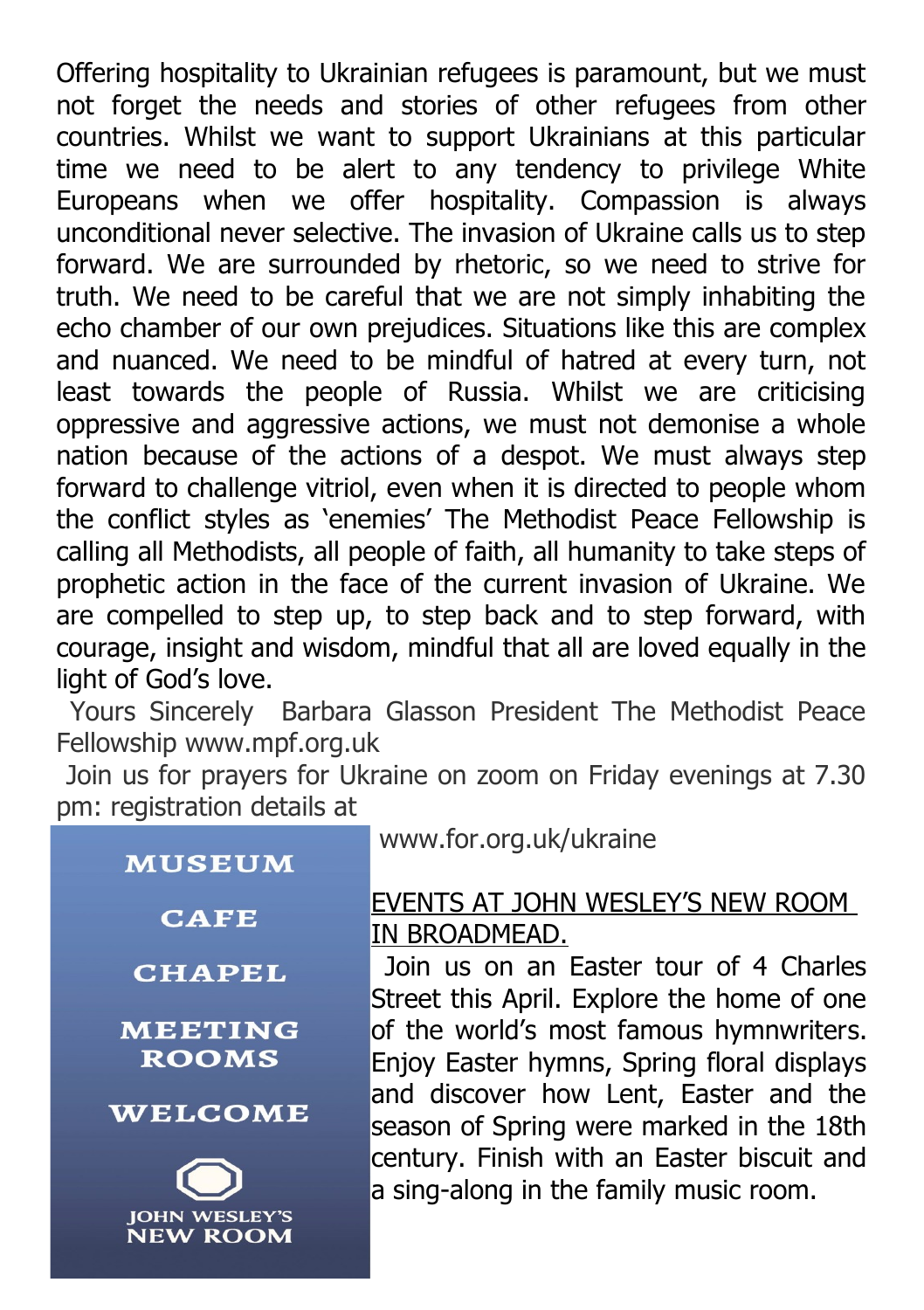**Group bookings accepted** – The perfect Easter social for your church home group or social club. Email Kate to make an enquiry: [community@newroombristol.org.uk](mailto:community@newroombristol.org.uk) or call 01179264740

Access requirements: Since this listed building is entered by steps and has five floors linked by a steep and winding staircase, regrettably disabled access cannot be provided.

Book online : [www.newroombristol.org.uk](http://www.newroombristol.org.uk/) via the events 7th April.



### 130+ LEADING VOICES CALL FOR AN END TO VACCINE MONOPOLIES AFTER TWO YEARS OF PANDEMIC

 The Rev Sonia Hicks and Barbara Easton, President and Vice-President of the Methodist Conference, have joined more than 130 former world leaders, Nobel laureates, leading scientists, economists, humanitarians, faith leaders, business leaders, trade unionists, and celebrities in calling for urgent action to vaccinate low and middleincome countries and bring an end to the COVID-19 pandemic.

 In a letter coordinated by the People's Vaccine Alliance, the authoritative voices united on the second anniversary of the World Health Organization's (WHO) declaration that the COVID-19 outbreak had become a pandemic. They urge world leaders "to do what is necessary to end this crisis" and unite behind a People's Vaccine, based on the principles of equity and solidarity; accessible to everyone, everywhere; and free from patents and profiteering.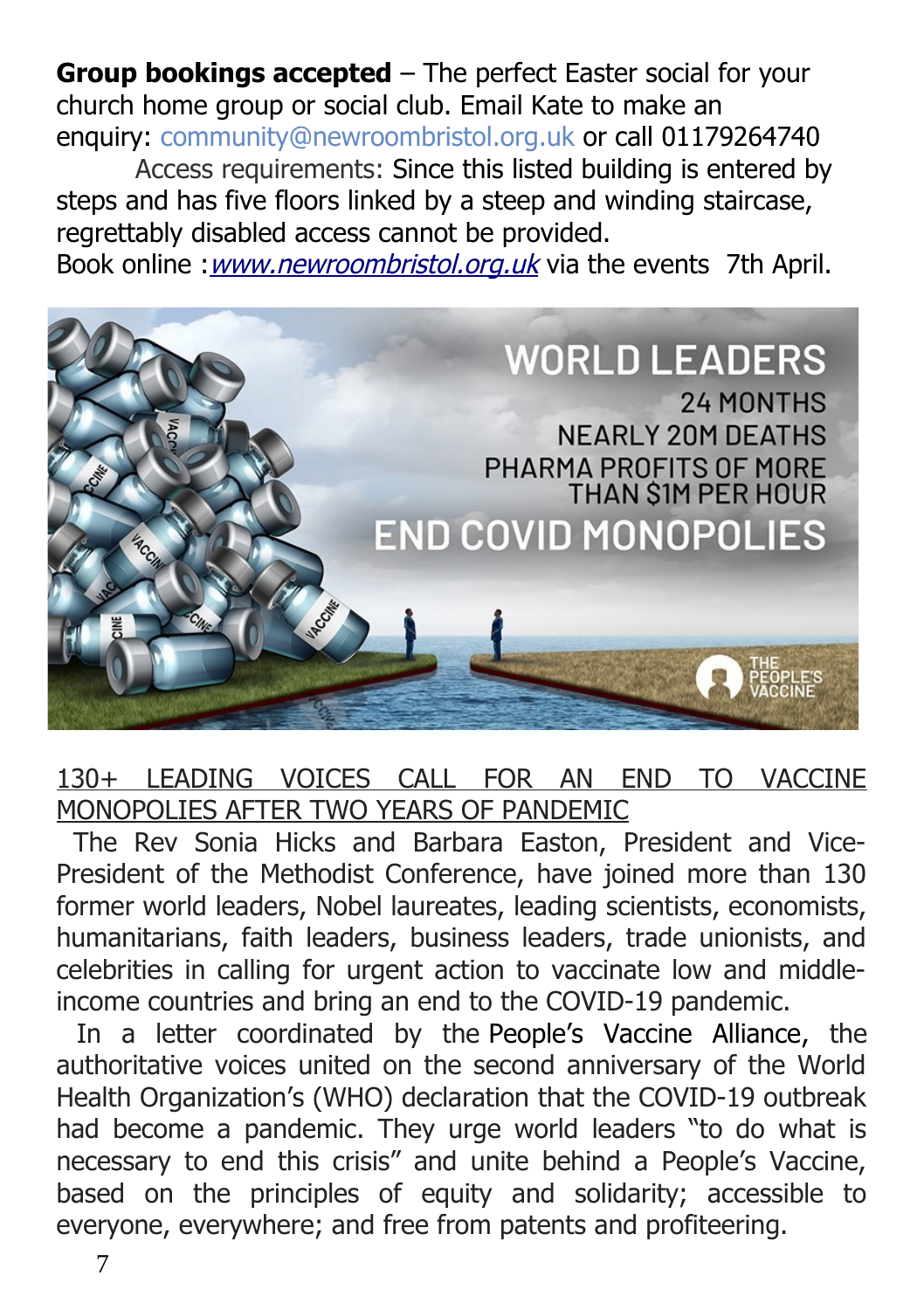They warn that "despite what some leaders in wealthy countries would like us to believe, the pandemic is not over". But an end to COVID-19 is "within our grasp", they say, if we give "everyone, everywhere access to safe and effective vaccines and other lifesaving COVID-19 technologies".



#### DONATIONS FOR THE UKRAINE

The Disasters Emergency Committee (DEC)<br>of which All We Can is a part has All We Can is a part has raised £100m for its Ukraine Humanitarian Appeal in just four days, which is the

equivalent of more than £1m an hour since its launch. The appeal raised £55m in its first 24 hours. This figure included £25m in matchfunding from the British Government. Thank you to everyone who has contributed or is about to contribute.

#### HELPING UKRAINIAN REFRUGEES

 If you would like to offer accommodation to Ukrainian refugees please e-mail details of your offer to North Somerset Council at:

**refugeeresettlementteam@n-somerset.gov.uk**

#### PORTISHEAD FOOD BANK

 Please keep up your contributions, with many families feeling the financial crunch, which is going to get worse, the Food Bank is busy. They are particularly short of Long Life Milk. Long Life Fruit Juice. Smash type packet instant potatoes and Long Grain Rice (such as that you would eat with savoury food).

BUT please DON'T donate pasta or cereal at the moment.

Do you not know that God entrusted you with that money (all above what buys necessities for your families) to feed the

hungry, to clothe the naked, to help the stranger, the widow, the fatherless; and, indeed, as far as it will go, to relieve the wants of all mankind? How can you, how dare you, defraud the Lord, by applying it to any other purpose?" ― John Wesley

8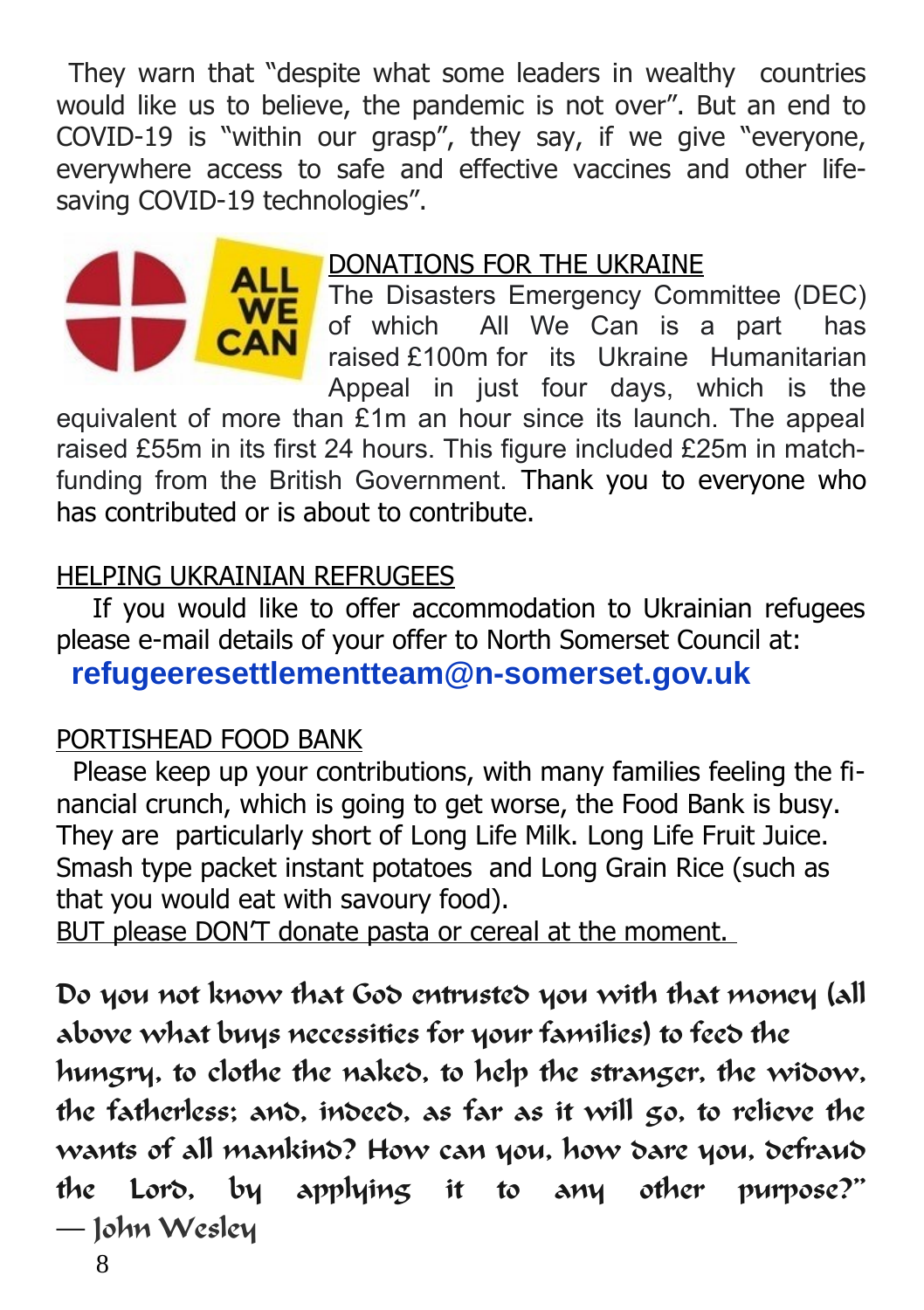# **Worship for Easter**

# *If you have a candle I invite you to light it now and say this prayer:*

Risen Lord, in the stillness and wonder of this moment, we hardly dare to believe that you are indeed alive! Yet our hearts are filling with faith, hope and love, and our souls are beginning to believe! Wonderful Lord, we fall on our knees with thanksgiving. **Amen.**

# *Let's sing:* **'Christ the Lord is Risen Today'**

*We pray:* Amazing God, we praise you that from the silence of an empty tomb, a message of joy has spread around the world. From the brutality of a death on a cross, healing love has touched the whole of creation. From the initial uncertainty of the first disciples, your Church has grown and reached out in faith to all. Thank you for Easter; thank you for life; thank you for everything.

# **Amen.**

We are sorry, Lord, for the times when we stay in the tomb of

our lack of belief and fill it with our fear.

# **Forgive us, and release us to be your witnesses in your world today.**

We are sorry for the times we are sceptical when others share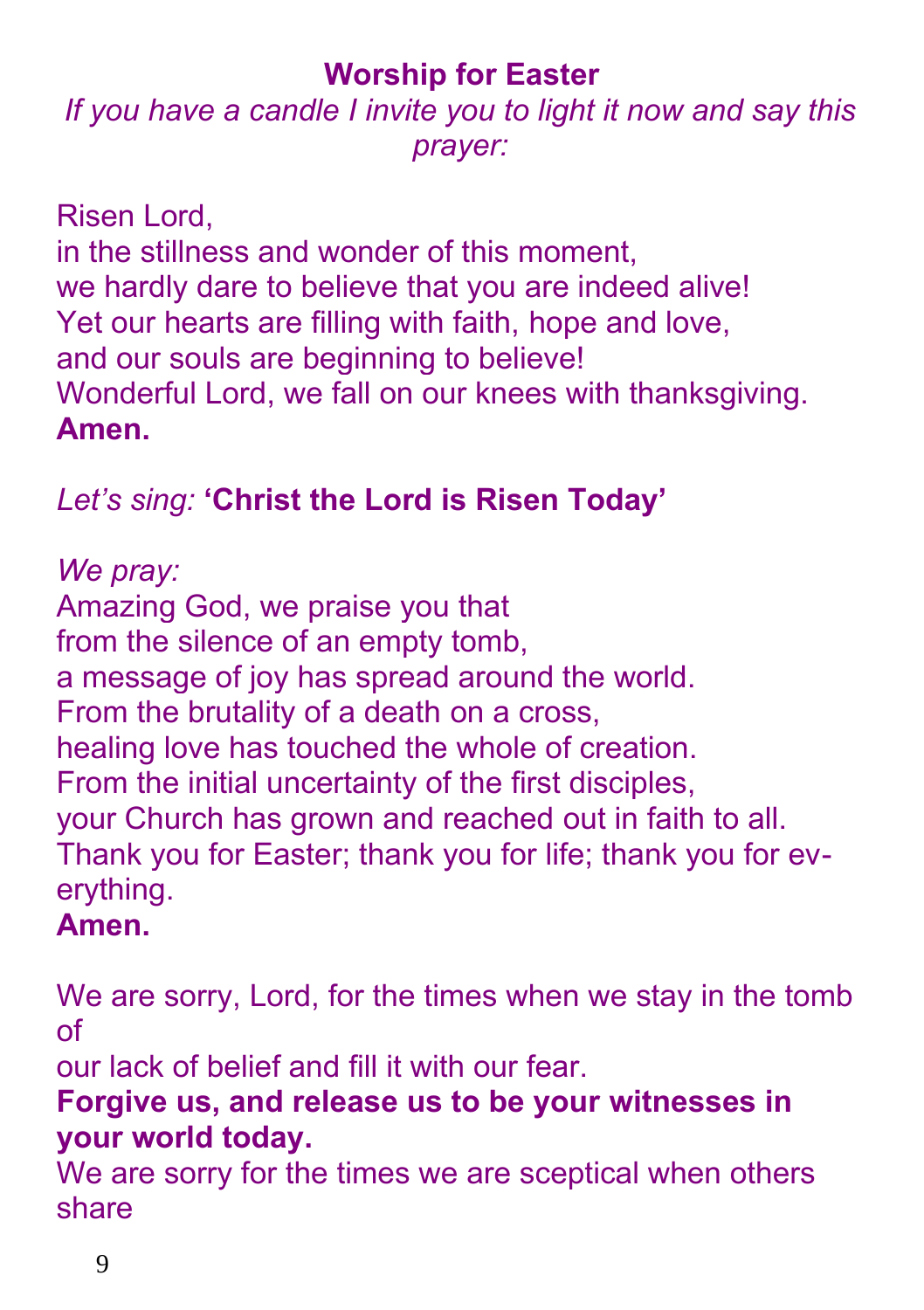the power of the Resurrection in their lives. **Forgive us, and release us to be your witnesses in your world today.**

We are sorry for the times when we live as if there were no Easter.

# **Forgive us, and release us to be your witnesses in your world today.**

**Amen.**

*Our Bible reading is from Luke chapter 24 verses 1-12.* On the first day of the week, very early in the morning, the women took the spices they had prepared and went to the tomb. They found the stone rolled away from the tomb, but when they entered, they did not find the body of the Lord Jesus. While they were wondering about this, suddenly two men in clothes that gleamed like lightning stood beside them. In their fright the women bowed down with their faces to the ground, but the men said to them, "Why do you look for the living among the dead? He is not here; he has risen! Remember how he told you, while he was still with you in Galilee: 'The Son of Man must be delivered over to the hands of sinners, be crucified and on the third day be raised again.' " Then they remembered his words.

When they came back from the tomb, they told all these things to the Eleven and to all the others. It was Mary Magdalene, Joanna, Mary the mother of James, and the others with them who told this to the apostles. But they did not believe the women, because their words seemed to them like nonsense. Peter, however, got up and ran to the tomb. Bending over, he saw the strips of linen lying by themselves, and he went away, wondering to himself what had happened.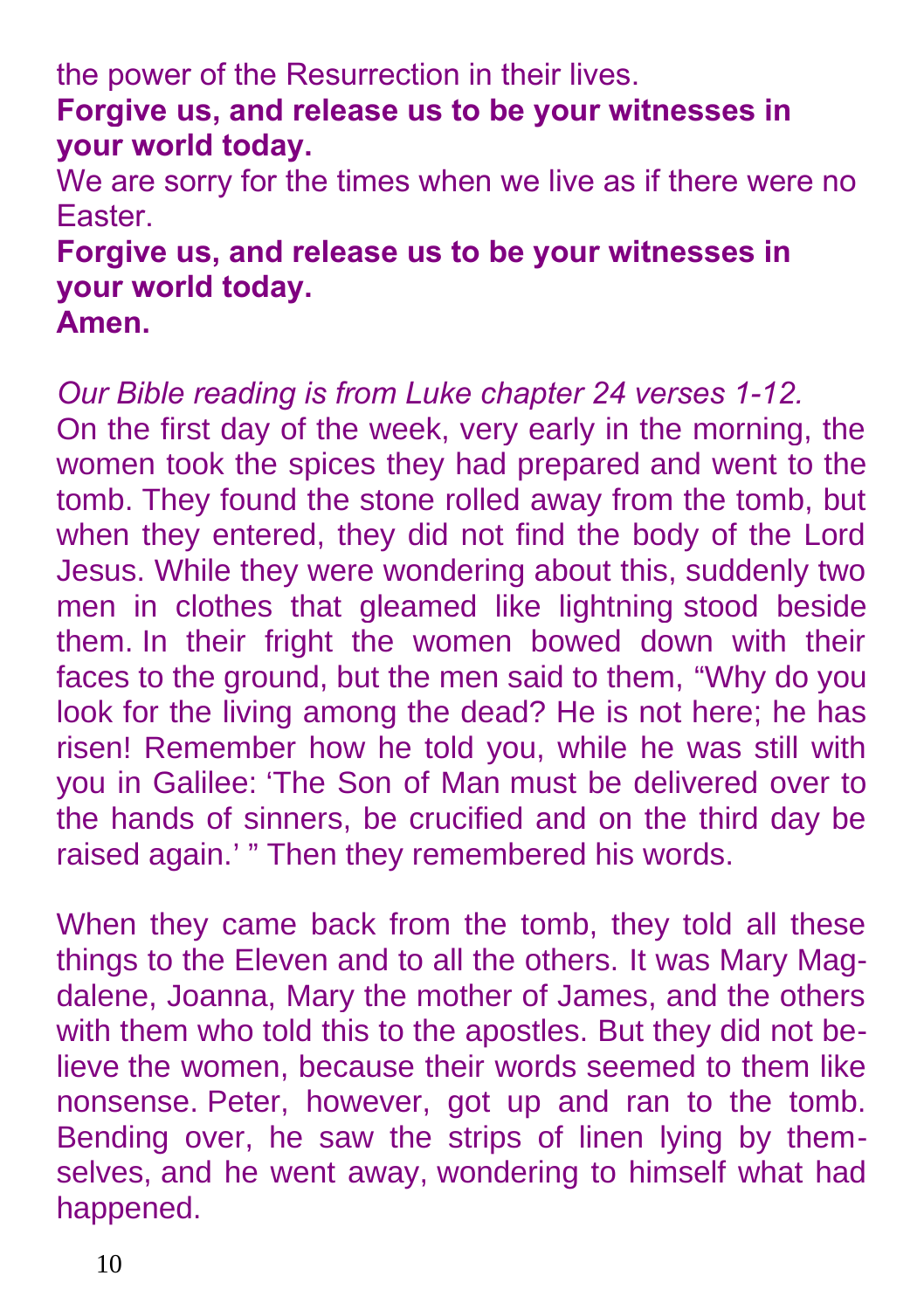*Questions to ponder on:*

- **How have you** celebrated easter in the past? What do you remember from those times?
- **'Goodness is stronger** than evil; Love is stronger than hate; Light is stronger than darkness; Life is stronger than death; Victory is ours through Him who loves us.' (Desmond Tutu). How far this has been true in your own experience?
- **How can** the new life Jesus offers be seen in the world today?

# *Hymn:* **'Low in the Grave he lay'**

*We bring our prayers for the world to God now.* Let us pray for those for whom today is just another day: those who have to work; those who have not yet encountered the risen Christ; those who do not celebrate his love. For God gave his Son, **to show his love and bring life.**

We pray for all who flee their homes in desperation, and travel into an uncertain future.

Strengthen them on their journeys,

and keep alive their vision of finding a secure and welcoming home.

For God gave his Son,

# **to show his love and bring life.**

Let us pray for those who grieve today: those recently bereaved; those for whom this is a time of anniversary; those who wait beside a loved one who is dying.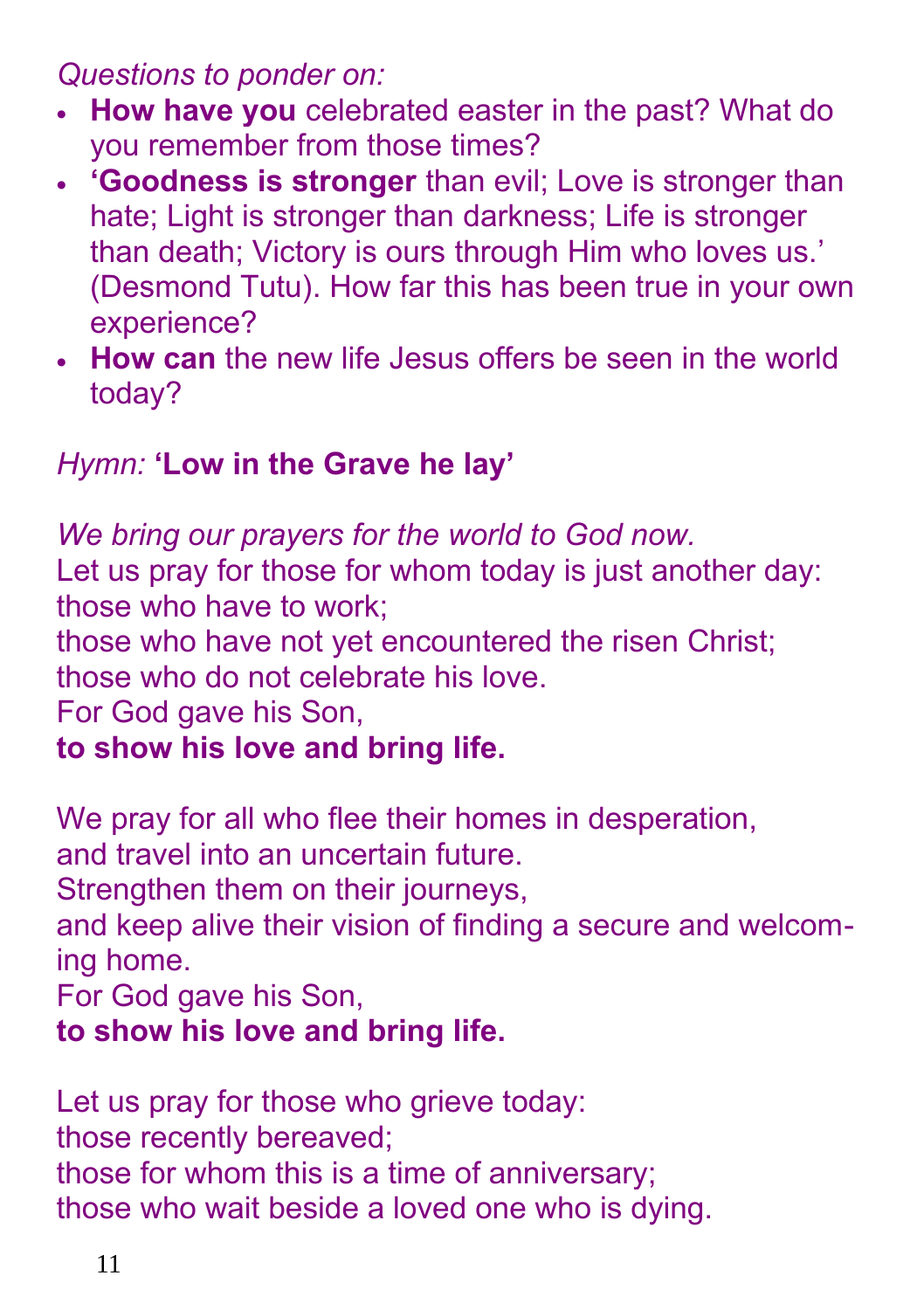# For God gave his Son, **to show his love and bring life.**

Let us pray for all in need throughout the world: those without access to clean water; those with insufficient food; those who cannot access the health care that they need. For God gave his Son, **to show his love and bring life.**

Let us pray for each other and for ourselves, that we may have wholeness, peace and hope through the presence in our lives of the risen Lord. For God gave his Son, **to show his love and bring life. Amen.**

*We join all our prayers together as we say the Lord's Prayer*

*Final Hymn:* **'Thine be the Glory'**

Risen Lord, you always go before us – preparing the way, leading us further along your path of life. Today of all days, there is no more fear. We praise and adore you! **Allelulia! Amen.**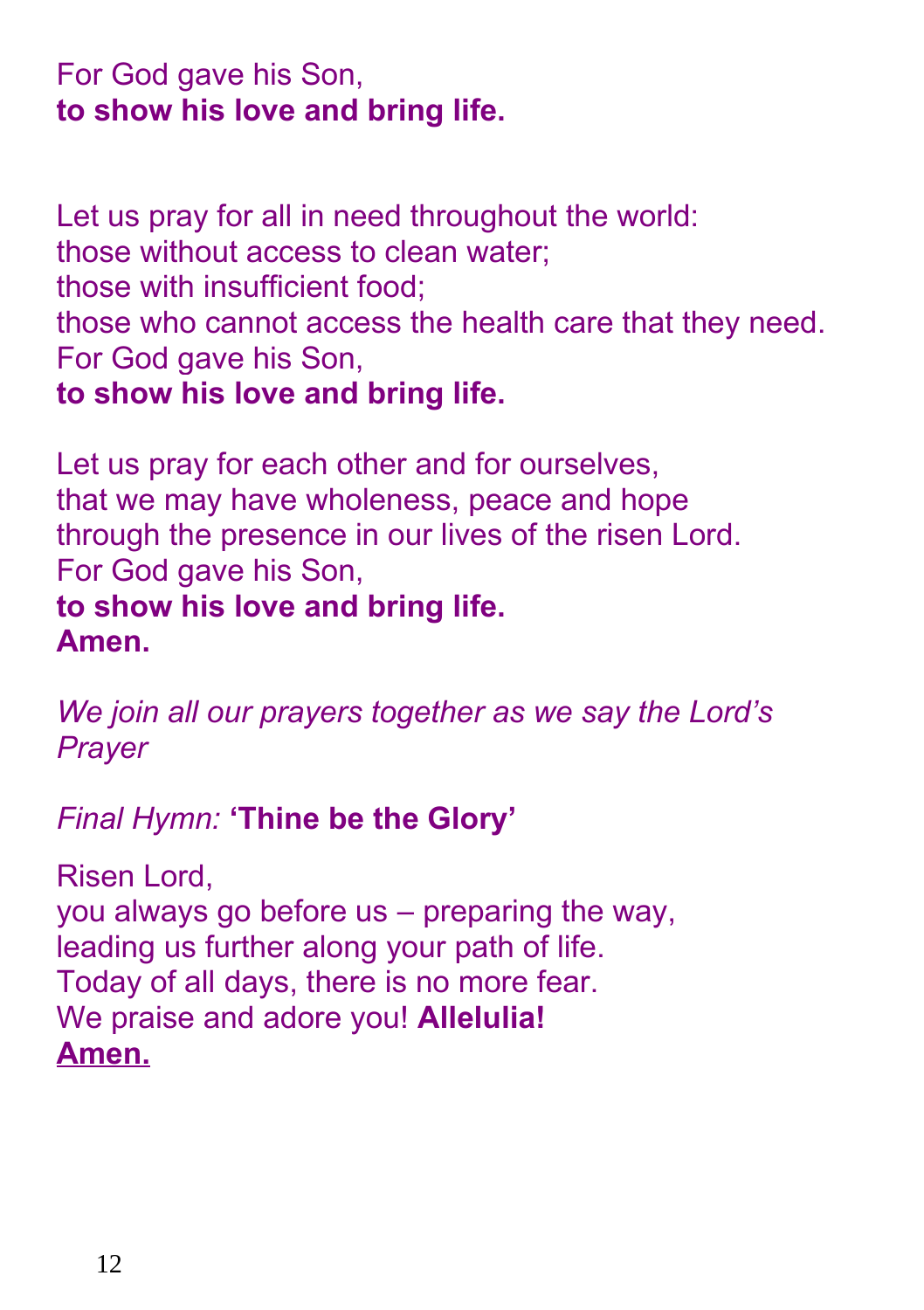#### ARE CHRISTIANS PERSECUTED IN UKRAINE AND RUSSIA?

# **Solution Doors**

 keeps a watch on the world wide persecution of Christians and comments on the situation in the Ukraine:

 Ukraine achieved independence from the USSR in 1991 and there is religious freedom in most of the country. However, in Russia and Russian-controlled areas of Ukraine, religious freedom is increasingly in decline.

 Russia has appeared in the top 50 of Open Doors' World Watch List in the past, as recently as 2020. In the current list, the country lies just outside the top 50. The persecution largely stems from localised pressure and violence against believers in Muslim-majority regions, such as Dagestan and Chechnya.

 Since 2016, following the introduction of the Yaravoya law (also known as the 'anti-missionary law'), opposition against Christians actively sharing their faith has intensified. This applies not only to Russia but to regions in Ukraine under Russian influence and control, such as Crimea.

 The U.S. Committee on International Religious Freedom (USCIRF) found that, 'in Russian-occupied Crimea, the occupation authorities continued to enforce Russia's repressive laws and policies on religion, which has resulted in the prosecution of peaceful religious activity and bans on groups that were legal in Crimea under Ukrainian law'. In fact, USCIRF even recommended that Russia be placed on the State Department's list of "Countries of Particular Concern".

 Russia's support of breakaway regions is also troubling for Christians in Ukraine. Luhansk and Donetsk – two regions that have declared independence – have imposed rules requiring religious organisations to register. Complying with the rule has been difficult for many Protestant churches – for example, a December 2019 list of 195 registered religious organisations by the Luhansk authorities showed that no permission had been granted to any Protestant community.

 In June last year, three Protestant churches were banned by authorities in Donetsk and others had their buildings confiscated. In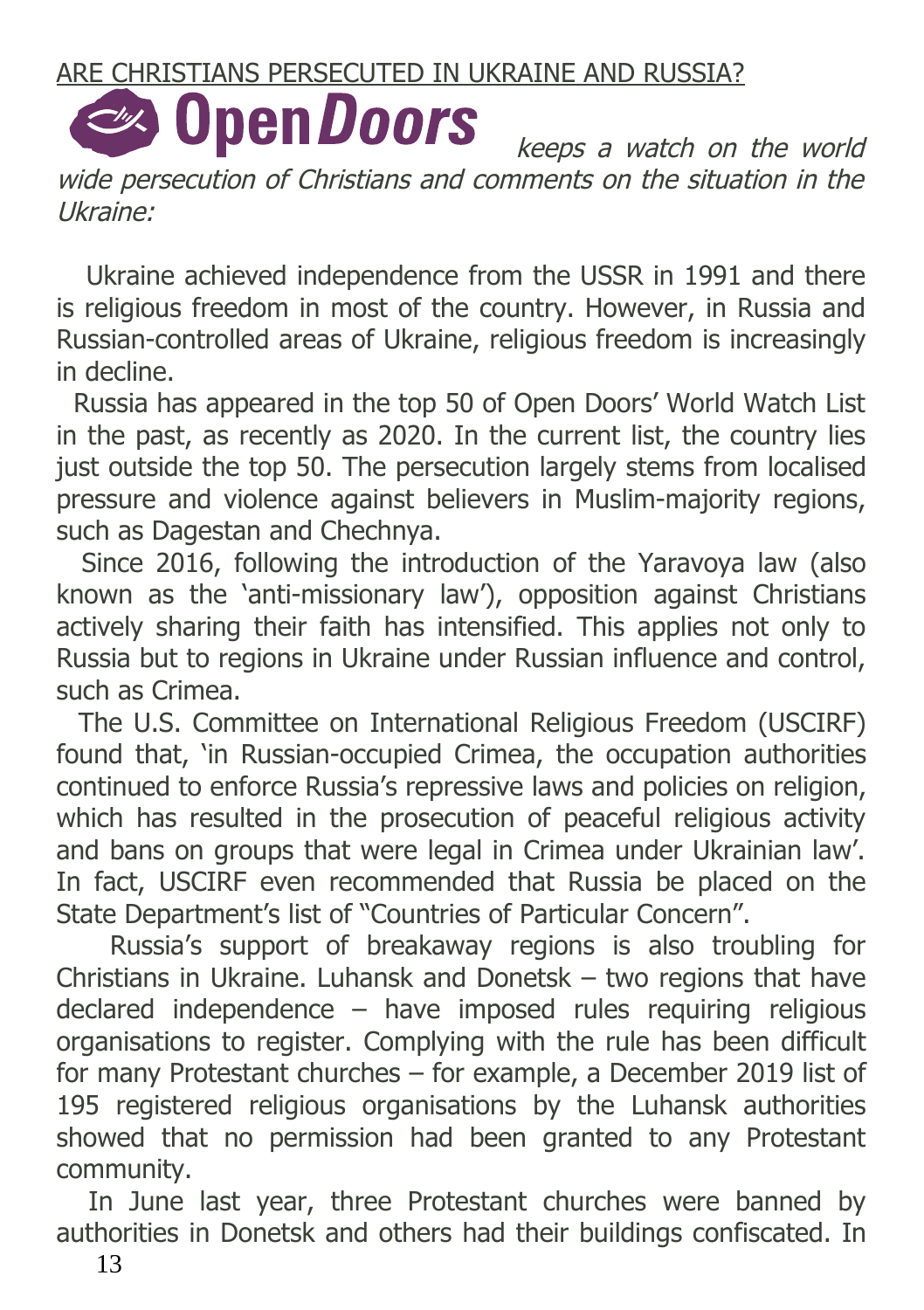August, books by Charles Spurgeon and Billy Graham were placed on a list of banned 'extremist' literature by a court in Luhansk.

 Consequently, as far as Ukraine is concerned, while most believers can freely express and share their faith, there are some areas where Christians are feeling the pinch of persecution.

 How is the church responding to the crisis? Despite pressure and persecution, and the wider crisis facing Ukraine, believers are united and determined. "Those [churches] that are in the western part of Ukraine… told our brothers and sisters in other parts of Ukraine that if something happens, we will open our homes and our churches to you," explains Yarsolav 'Slavik' Pyzh, president of the Ukrainian Baptist Theological Seminary.

Looking ahead, Yarsolav adds, "I think that we will rearrange, reorganise, and still do what we always do: still preach the gospel."

# PRAYERS



From the President and Vice President of Conference t*he Rev Sonia Hicks and Barbara Easton* :

### FOR UKRAINE



Loving God, your Son Jesus Christ,

wept over Jerusalem.

Today, we weep over Ukraine.

We weep for those uprooted from their homes and lives.

We weep for those cowering in basements.

We weep for those who have witnessed death and destruction on their streets.

We weep for those separated from parents, from children, from spouses and siblings.

We are amazed at the resilience of people seeking to comfort those in need and so we pray for Governments opening up borders so that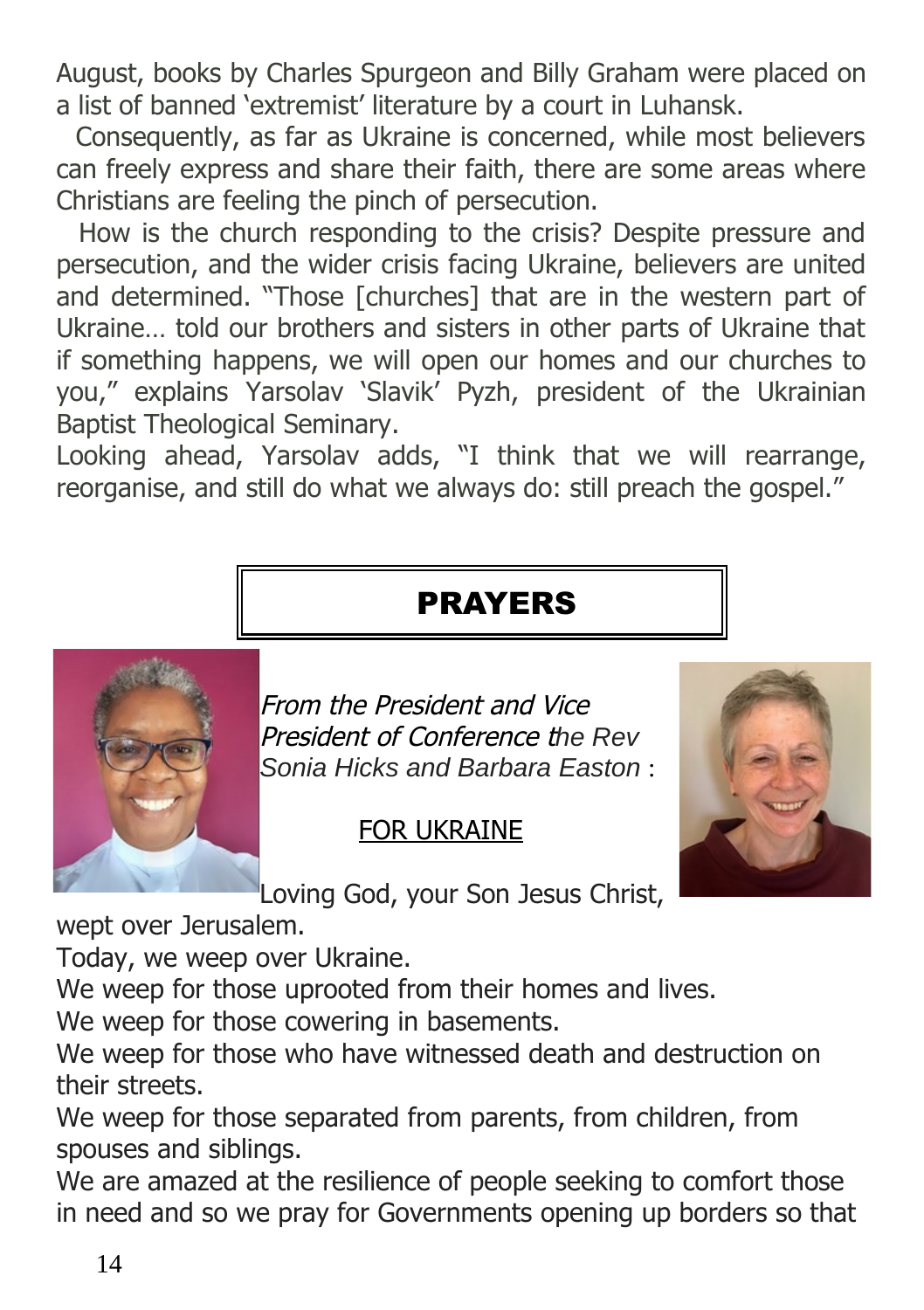Ukrainians can have safe passage.

We pray for churches and individuals providing food, clothing and shelter.

We pray for medical workers ensuring that shattered bodies are put back together again.

We pray for ordinary Russians demonstrating and voicing their disapproval of the military actions in Ukraine.

May the Holy Spirit give us the willpower to turn our tears into action also.

May we, through our words, prayers and example pursue the things that make for a just peace in the world today and especially in Ukraine.

In the name of Jesus Christ, we pray.

Amen

Holy and Gracious God

We pray for the people of Ukraine and the people of Russia; for their countries and their leaders.

We pray for all those who are afraid; that your everlasting arms hold them in this time of great fear.

We pray for all those who have the power over life and death; that they will choose for all people life, and life in all its fullness.

We pray for those who choose war; that they will remember that you direct your people to turn our swords into ploughshares and seek for peace.

We pray for leaders on the world stage; that they are inspired by the wisdom and courage of Christ.

Above all, Lord, today we pray for peace for Ukraine.

And we ask this in the name of your blessed Son.

Lord have mercy.

Amen

# **A Children's Prayer for Ukraine**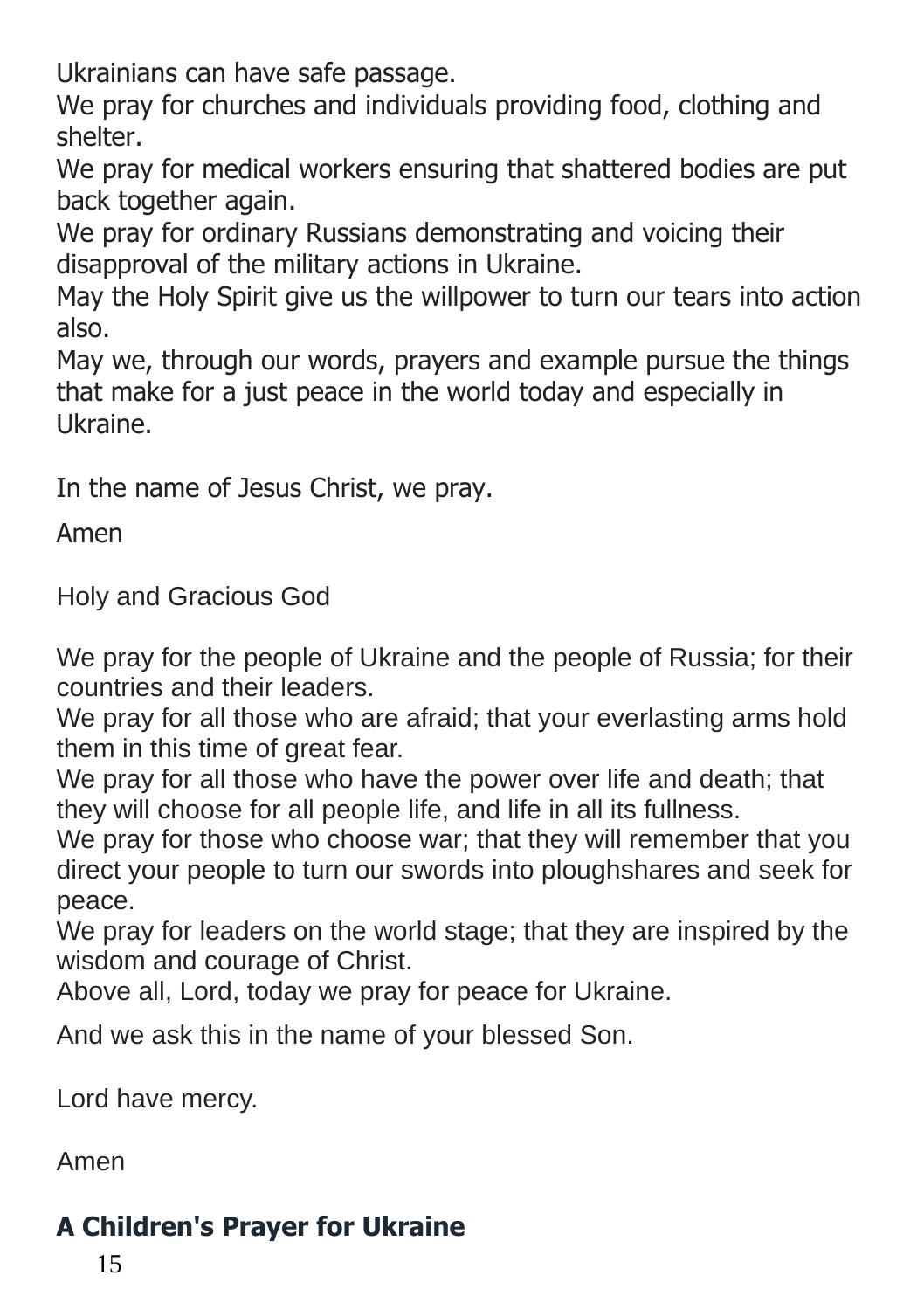Loving God, we pray for peace in Ukraine. Help keep people safe and protect them from being hurt. Please care for children separated from their families, Please help people who have had to leave their homes. We pray for love and peace, everywhere. In the name of Jesus, the Prince of Peace,



Amen.

You can join in prayers for Ukraine with the Methodist Peace Fellowship and the Fellowship of Reconciliation on Zoom on Friday evenings at 7.30 pm – **Register free at [for.org.uk/ukraine](http://for.org.uk/ukraine/)**







Website:

[w](http://www.redcliffebaymethodistchurch.org.uk/)[ww.redcliffebaymethodistchurch.org.uk](http://www.redcliffebaymethodistchurch.org.uk/)

# NEWS OF THE FAMILY

 After a long spell in the clear several members have tested positive for Covid 19, fortunately all seem to be recovering quite quickly. We hope to see you all back in church soon.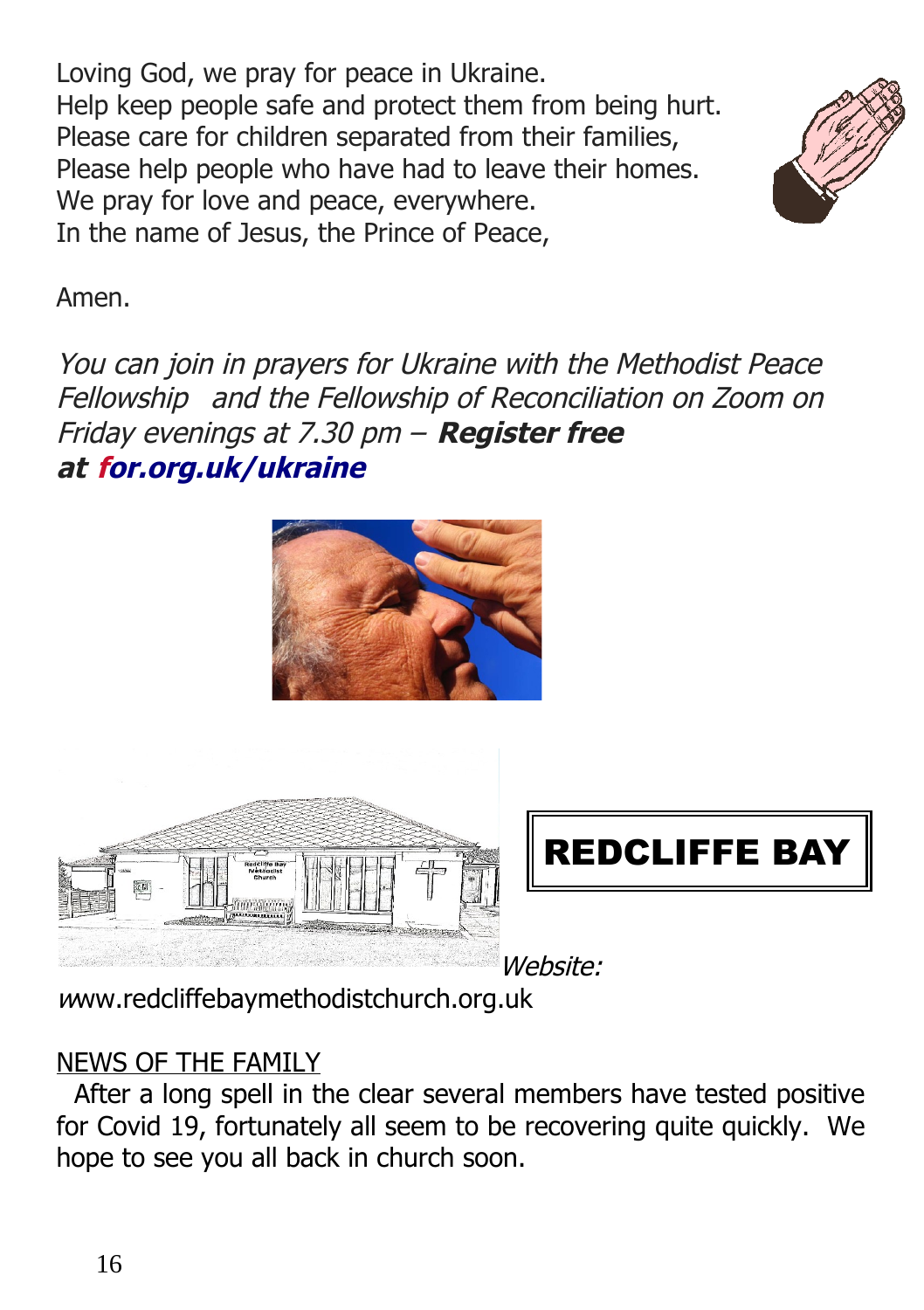#### BAYCON BUTTIES

 Our popular meeting for men, with bacon butties and coffee, Thursday 7th April 10.00 till 11.30 am. All welcome

#### WEDNESDAY FOCUS

The meeting on 9th March had Philip Baldwin playing organ and



or piano requests, these included The 3 Elizabeth suite by Eric Coates; Sailing By Ronald Binge (Shipping forecast music); Showboat selection; Bach Prelude and Fugue in G minor; Lara's theme from Dr Zhivago and Exodus; Bohemian Rhapsody -Queen; Music from Around the World in 80 days; Entracté to Swan Lake; Ballet from Spartacus Khatachurian (Onedin Line); Music from West Side Story, Sound of

Music and Phantom of the Opera; and as an encore ...an arrangement of Thank you for the music by Benny Andersson of ABBA fame. £100 was sent to the Ukrainian Appeal.

 The last meeting of this session will be on 6th April- the AGM followed by Rev Nick Moxon 'Travels with my Trombone'. All welcome. 7.30 pm start.

UKRAINE APPEAL. We have been able to forward £400 last week to "All We Can" and we offer our thanks to all those who contributed.

#### WORKING PARTY

 The March Working Party was badly affected by Covid infections, but Charles and Rachel did some sterling work. The April Working Party will be on Saturday 9th April - to tackle small jobs particularly in the flower beds and garden. Come for however long you can manage between 9.30 and noon.

#### PLANT SALE

 We are planning to have a Plant Sale (on Saturday 14th May), so hope our green fingered members have been sowing seeds so that we have a stock of plants to sell.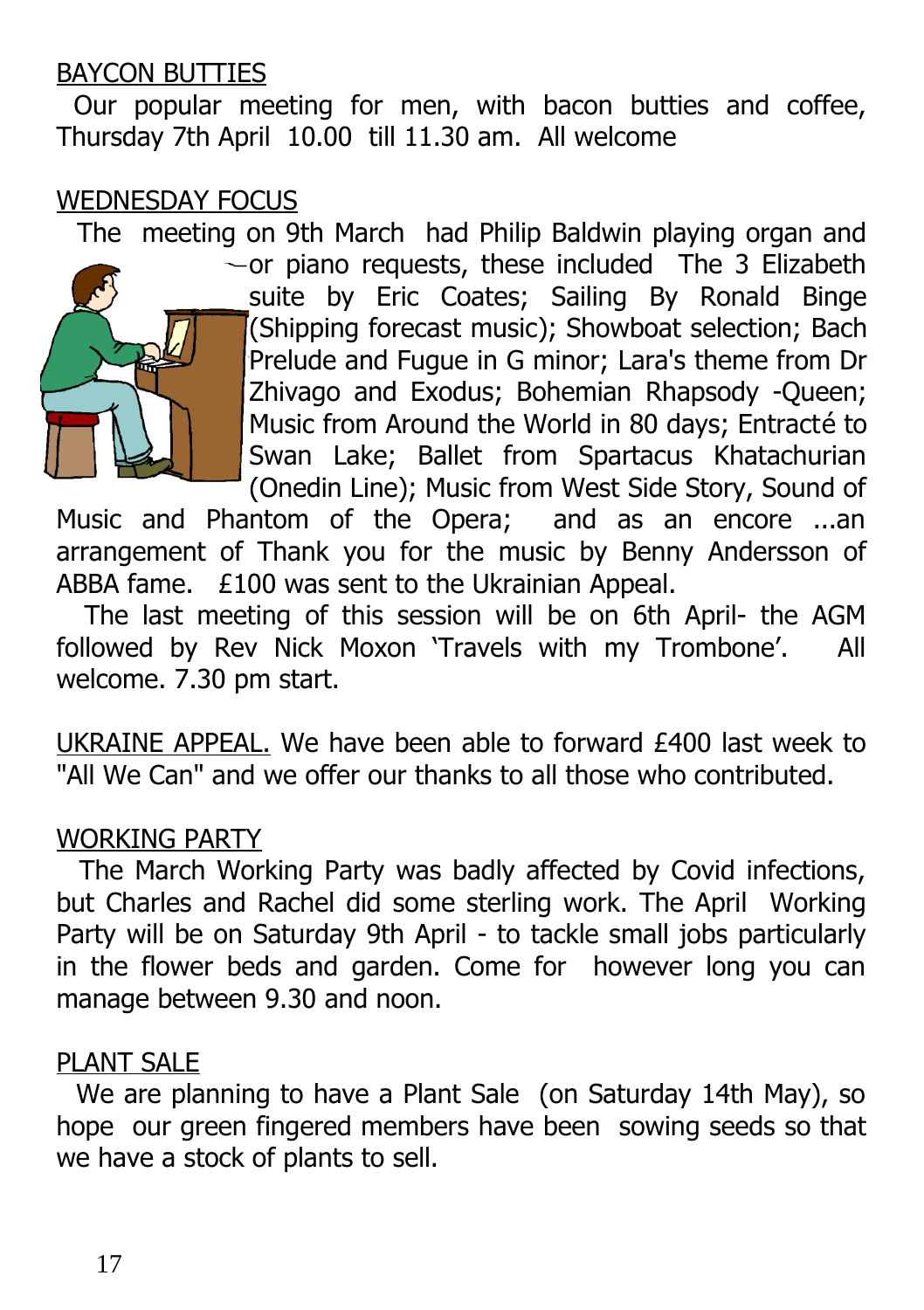PRAYER CHAIN To take part, or if there is a prayer need, please contact Sue Mason Tel. 849553.







Office:01275 844917

### Websites: www.portisheadmethodistchurch.co.uk [The Beacon Hub | Home](https://www.thebeaconhub.co.uk/)

On Facebook: www.facebook.com/portisheadmethodistHighSt

### BEACON HUB COFFEE MORNING

Saturday 9th April 10-00 till noon. Plus 200 knitted chicks (with Easter Eggs) waiting adoption at £2 each. Cash only event.



 The post of Café Manager has been advertised and interviews are planned early this month

#### BOOK CLUB

The next meeting will be on the 2nd of April 10.30 am at The Beacon Community Hub. We are going to read and discuss The Salt Path and the Wild Silence by Raynor Winn.

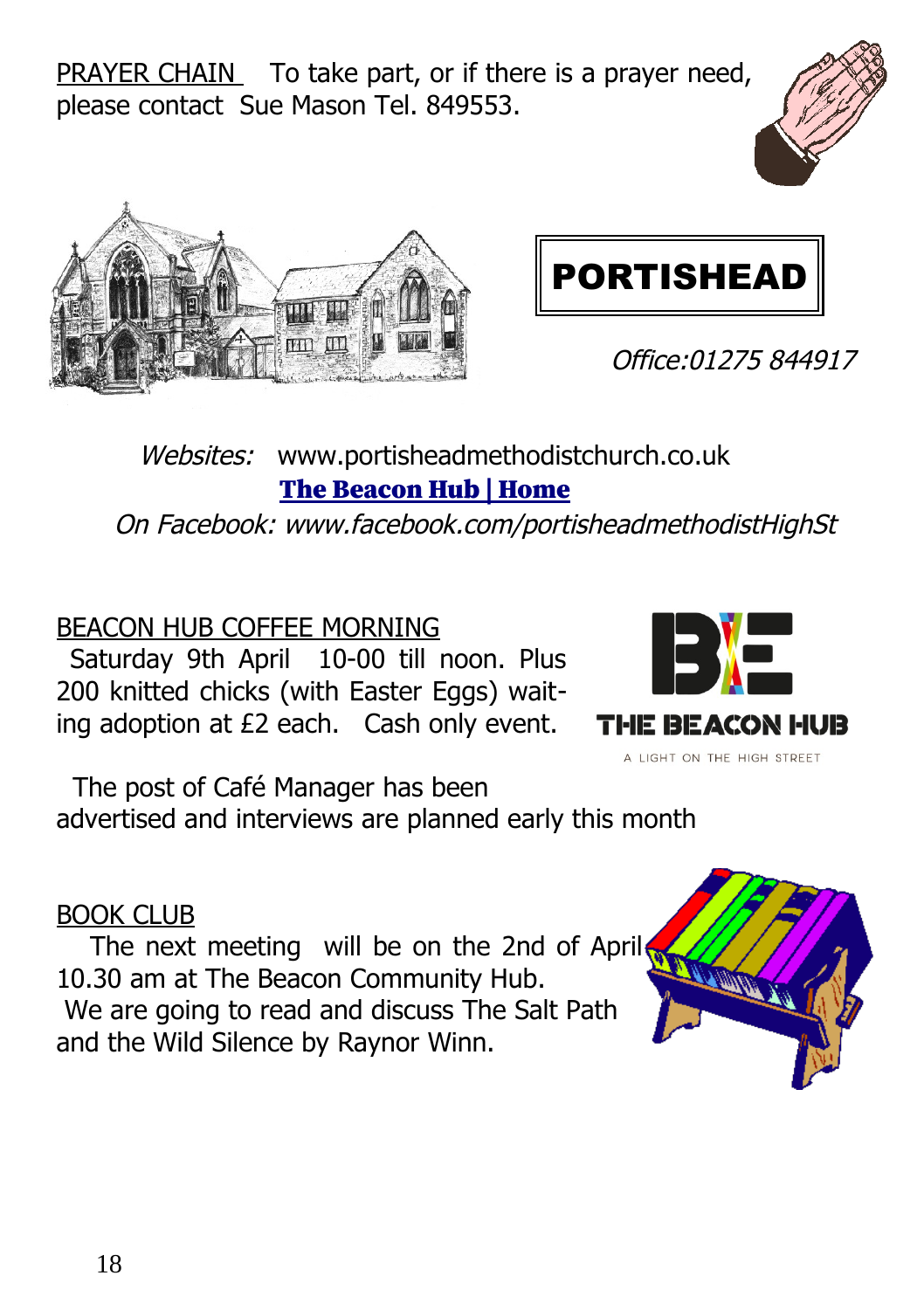#### **POSTSCRIPT**

## **What Does The Easter Bunny Have To Do With Jesus And Is**

**The Easter Bunny Mentioned In The Bible?** by Nancy Lee Grace Don't worry, you didn't miss anything in Sunday School. A magical bunny that delivers chocolate eggs is not mentioned in The Bible or any other religious scripture. There isn't even a vague reference of an Easter Bunny or a creature delivering gifts to celebrate Jesus rising from the dead. So where did the Easter Bunny come from?

 Here's the strange story on why the Easter Bunny was hatched by America's German immigrants in the 1700s and how this folkloric figure became the international symbol of Easter.

Every year Christians celebrate the resurrection of Jesus by searching for colourful eggs hidden by a rabbit. But why? Where did the Easter Bunny come from? The Easter Bunny isn't mentioned in the Bible and rabbits don't lay eggs. It doesn't make any sense, or does it? Here are the weird and unbelievable reasons why Christians observe Easter with chocolate, bunnies and eggs.

 Connection Between Christianity And Rabbits Rabbits have been associated with fertility for centuries. The hare's ability to reproduce has always amazed humanity. As far back to Pagan society, Eostre, the Pagan goddess of fertility, was symbolized as a rabbit.

The symbolic connection between fertility and rabbits jumped from Pagans to Christianity, and the hare became a popular theme in Christian church art.